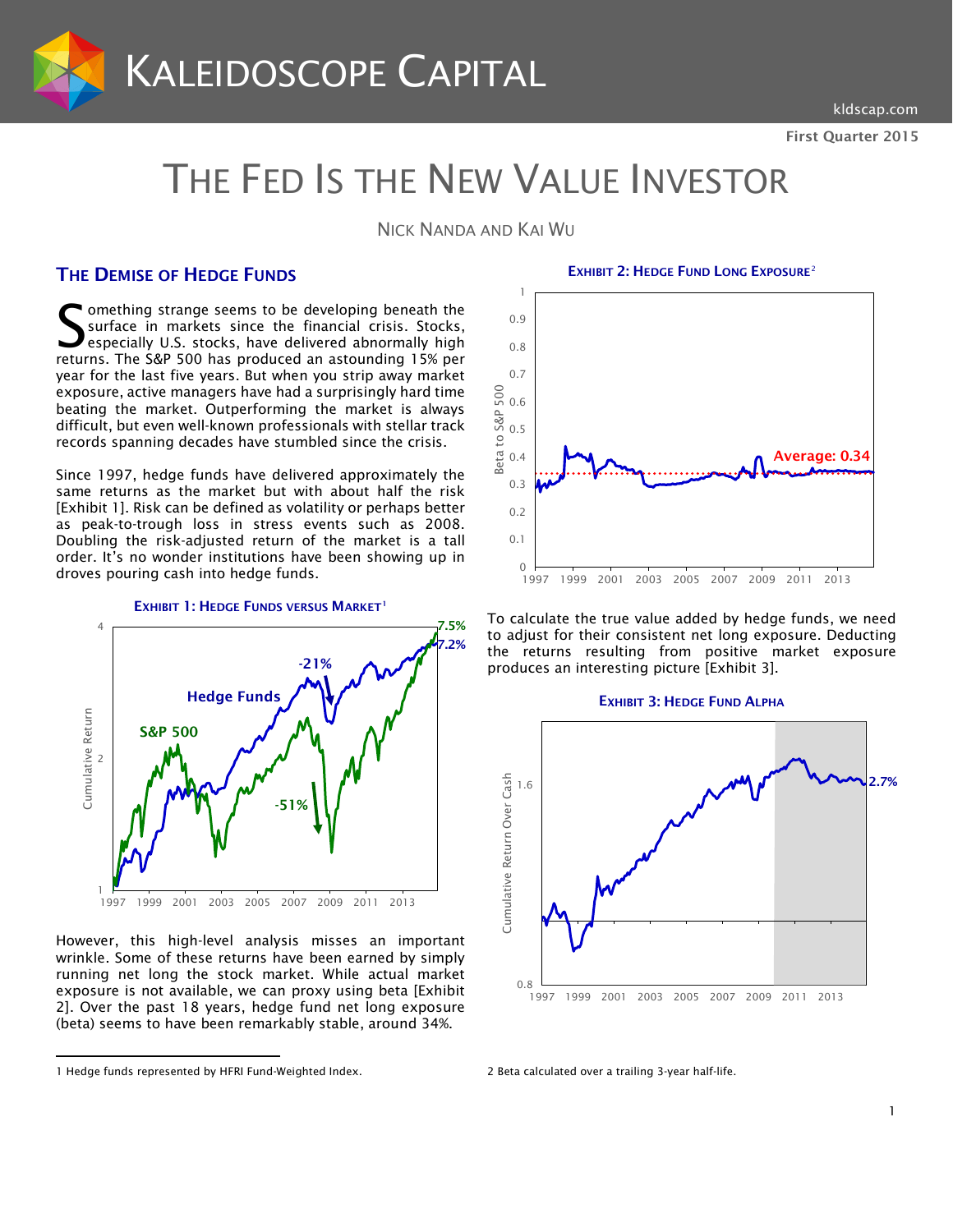This chart tells a tale of two distinct periods [Exhibit 4]. In the first period (1997-2009), hedge funds delivered spectacular performance. The second period (2010-2014), however, has been dismal. The last five years have been a terrible time to be invested in the average hedge fund.

#### EXHIBIT 4: HEDGE FUND ALPHA HAS DECAYED



While one of the reasons for this recent underperformance is hedge funds' fee structures, which we believe to be unfavorable to investors (See upcoming Kaleidoscope paper on hedge fund fees), there may be other factors at play.

## HEADWINDS FOR VALUE INVESTORS

s value investors, we were also interested in how our competitors had fared. We examined the performance of ten prominent value investors, each running multi-S value investors, we were also interested in how our competitors had fared. We examined the performance of ten prominent value investors, each running multi-<br>billion dollar U.S.-focused equity mutual funds. These managers have track records spanning several decades and well-deserved reputations as best-in-class. We created a "Top Value Investor Index" comprised of these ten funds. Over the past 18 years, these investors have beaten value stocks by 1.1% per year net of fees while taking less risk [Exhibit 5].



<sup>3</sup> Top Value Investor Index is equal-weighted, weekly rebalanced portfolio of 10 prominent value investors.

The Top Value Investor Index is comprised solely of longonly mutual funds, but many of our managers hold cash when markets get expensive. As a result, their long-run average beta is only 0.75. As we did with hedge funds, we can strip out this beta. Since 1997, our hand-picked value investors beat the market by 2.1% per year adjusted for trailing beta [Exhibit 6]. [4](#page-1-0) They underperformed entering the 2000 Tech Bubble but regained all their performance (and then some) when the bubble burst. They again underperformed into the 2008 financial crisis but rebounded strongly in 2009.



As with hedge funds, we noticed an interesting decay in performance since the financial crisis. From 1997-2009, our value investors won by 2.9% annually. However, since 2010, they have added almost no value [Exhibit 7].

## EXHIBIT 7: VALUE INVESTOR ALPHA HAS DECAYED



In fact, the current five-year period is the worst for our value investors with the exception of the tech bubble peak and credit crisis trough [Exhibit 8].

<span id="page-1-0"></span>

 $\overline{\phantom{a}}$ 

<sup>4</sup> Value investors have outperformed a fully-invested value benchmark by 1.1%, but have run only 0.75 beta on average. Adjusting for their more defensive nature, they have outperformed by 2.1%.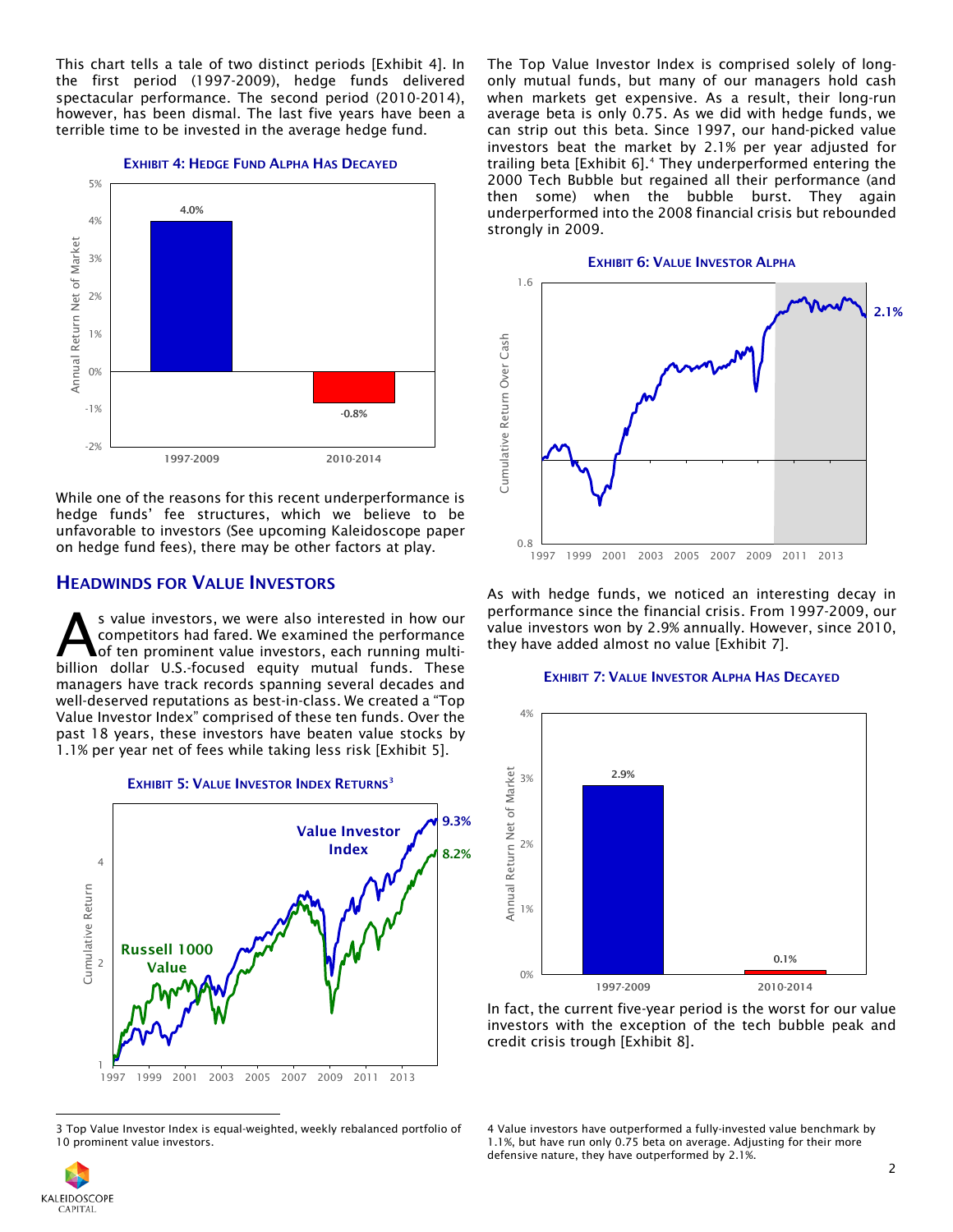

We're seeing a similar story play out in both hedge funds and value managers. Both groups delivered risk-adjusted returns far in excess of the market for an extended period. But over the past five years, they have struggled.

## A TALE OF TWO BUBBLES

hy have value managers failed to outperform? In order to answer this question, let's first attempt to precisely define their investment strategy. (We will **W** have value managers failed to outperform? In order to answer this question, let's first attempt to precisely define their investment strategy. (We will start with value managers, but will return to other investment styles in a later paper).

Let's go back to the late 1990s, when the Tech Bubble was in full swing. Coming into 2000, technology stocks had performed extremely well [Exhibit 9]. On the other hand, "old-economy" value stocks like U.S. Air had greatly lagged.

## EXHIBIT 9: THE TECH BUBBLE<sup>[5](#page-2-0)</sup>



Technology stocks were extremely expensive and value stocks were very cheap. Given these valuations, many investors sold the flaky dotcoms and invested in the boring old-economy companies. As the bubble continued to inflate, it turned out to be an extremely painful bet. Several wellregarded value managers went out of business. In 2000, the bubble finally collapsed and those who managed to hang in significantly outperformed.

The world is often too quick to declare the beginning of a new era as a means to justify extraordinary valuations. In the early 1990s, the land under the imperial palace in Tokyo was famously said to be worth more than all of the land in California. Japanese companies traded at similarly ridiculous valuations [Exhibit 10]. Several books were written in the United States declaring the inherent superiority of the Japanese way of doing business.

#### EXHIBIT 10: THE JAPAN BUBBLE



Once again, value investors bet too early against Japanese equities and suffered for several years. Eventually, Japanese stocks and property prices retreated to more normal levels and value investors reaped handsome rewards.

## THE RISK OF VALUE INVESTING

esides the risk of short-term underperformance, what is the risk of being a value investor? In the case of technology stocks, the risk was that the advocates of Social extend in the new economy were correct and the Warren Buffett-style the new economy were correct and the Warren Buffett-style of valuing companies based on their profitability would be rendered meaningless. Similarly, it was plausible that the Japanese, with their legendary work ethic and efficiency, would permanently leave everyone else in the dust. We believe that value investors get paid to underwrite the risk associated with paradigm shifts.

Since markets rarely have paradigm shifts, value investors generally profit from betting on mean reversion. That is until that rare bird - a genuine "this time is different" event - comes down the pike. The most recent example of this was U.S. financial stocks in 2007. After underperforming the market by 23% in 2007, financials appeared extremely cheap. The price-to-book ratio of financials approached half that of the market. Since 1990, there had been only three situations (1991, 1994 and 2000) when valuations of financial stocks had fallen this low [Exhibit 11]. In every case, buying them had resulted in large subsequent gains.

<span id="page-2-0"></span>

 $\overline{\phantom{a}}$ 

<sup>5</sup> Technology Stocks represented by NASDAQ 100 and Value Stocks represented by Russell 1000 Value.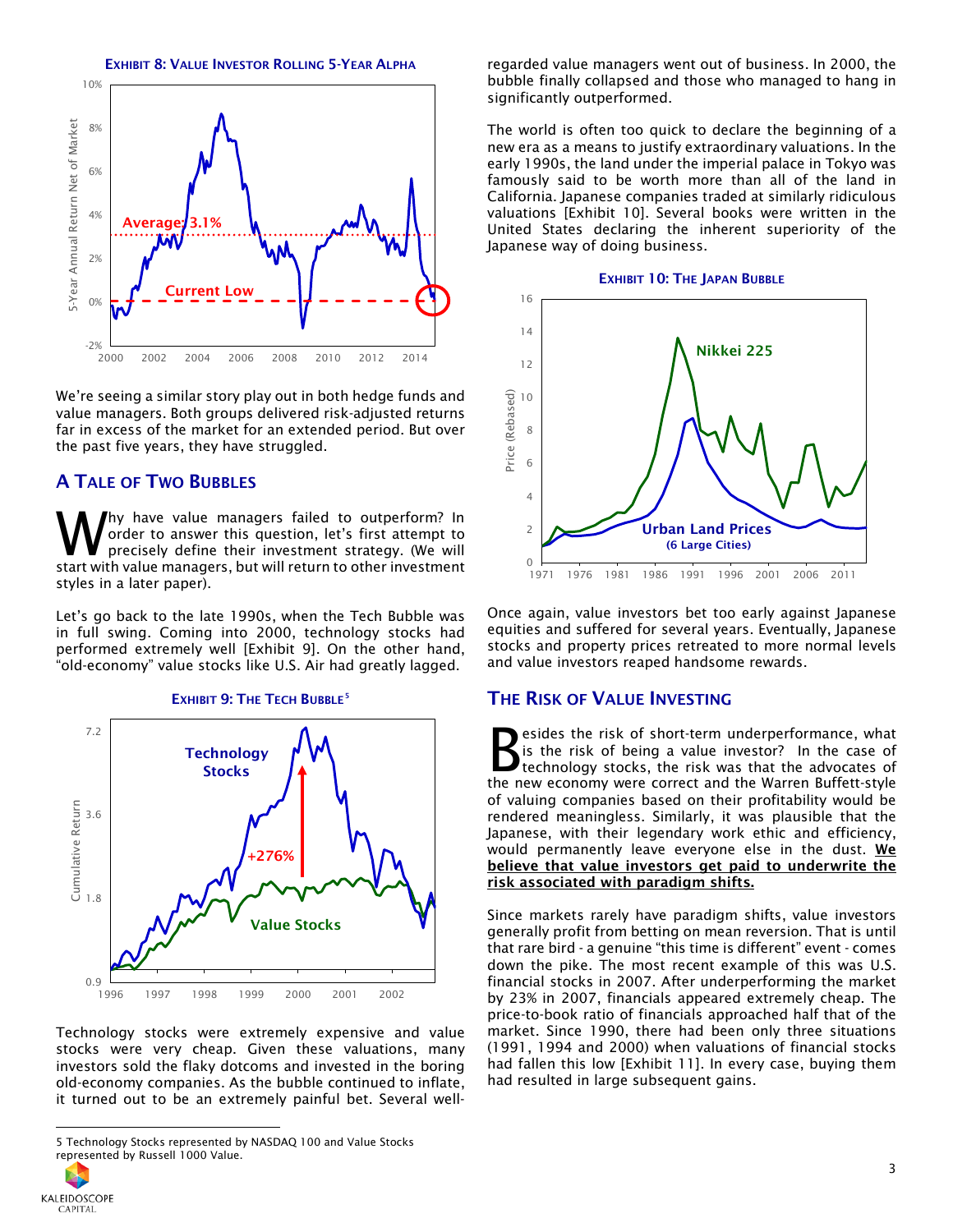EXHIBIT 11: FINANCIALS LOOK CHEAP IN 2007



Armed with this data, several value investors saw the 2007 selloff as an obvious buying opportunity. In 2008, when Bear Stearns went bust, these investors, believing the bet to be even more attractive, loaded the proverbial boat. And why wouldn't they? For most of their lifetimes, they had been rewarded for doubling down each time their stocks went against them.

A typical conversation between two value managers would go something like this: "Bill, if you liked the stock at \$50 you must love it at \$25. Surely you're going to buy more, right?" Clients lauded portfolio managers for having conviction in their thesis and nerves of steel when they responded to underperformance by increasing their bet. Those investors who acted less bravely often ended up losing the account. So the incentives were clearly in place for investment professionals to respond in this manner.

Unfortunately, what followed was very costly for many value managers. In October 2008, Lehman Brothers collapsed and billions of dollars of write-offs ensued [Exhibit 12]. Several value managers who bought or over-weighted financial stocks went out of business. It has been over six years since the bet on financials was first placed. Even today, the fundamentals of U.S. financials have still not recovered relative to the broad market.



**KALEIDOSCOPE CAPITAL** 

#### EXHIBIT 12: FUNDAMENTALS OF FINANCIALS NEVER RECOVER

Fortunately, years like 2008 don't come around too often. However, when they do, value investors are more or less guaranteed to run straight into the teeth of it. As a result, the return profile of value investors tends to resemble a series of modest gains followed by the occasional large loss.

Consider the prominent value manager who famously outperformed the S&P 500 for fifteen years in a row. His performance [Exhibit 13] was often compared to Babe Ruth's famous hitting streak. Billions of dollars poured into his mutual fund. Then, in a mere three years he managed to wipe out almost all of his accumulated gains.





This profile of small gains followed by the occasional large loss looks awfully similar to that of writing insurance. The insurance underwriter safely collects a monthly premium until the hurricane blows through, resulting in large losses. Similarly, selling stock market insurance through put options earns consistent returns until a 1987- or 2008-style market crash strikes. While value investors rarely traffic in actual options, one has to wonder if there is something about their strategy that intrinsically results in this short option profile.

The next section assumes some familiarity with options. For those of you who have never dealt with options, feel free to skip it and go directly to "Don't Fight the Fed."

## VALUE INVESTOR, OPTION SELLER?

hat exactly is the trading strategy of a value investor? Let's look to Hewlett-Packard, a stock that was recently in favor with many value investors. In the **What exactly is the trading strategy of a value investor?**<br>Let's look to Hewlett-Packard, a stock that was<br>recently in favor with many value investors. In the<br>summer of 2011, the price of HP almost halved [Exhibit 14].

4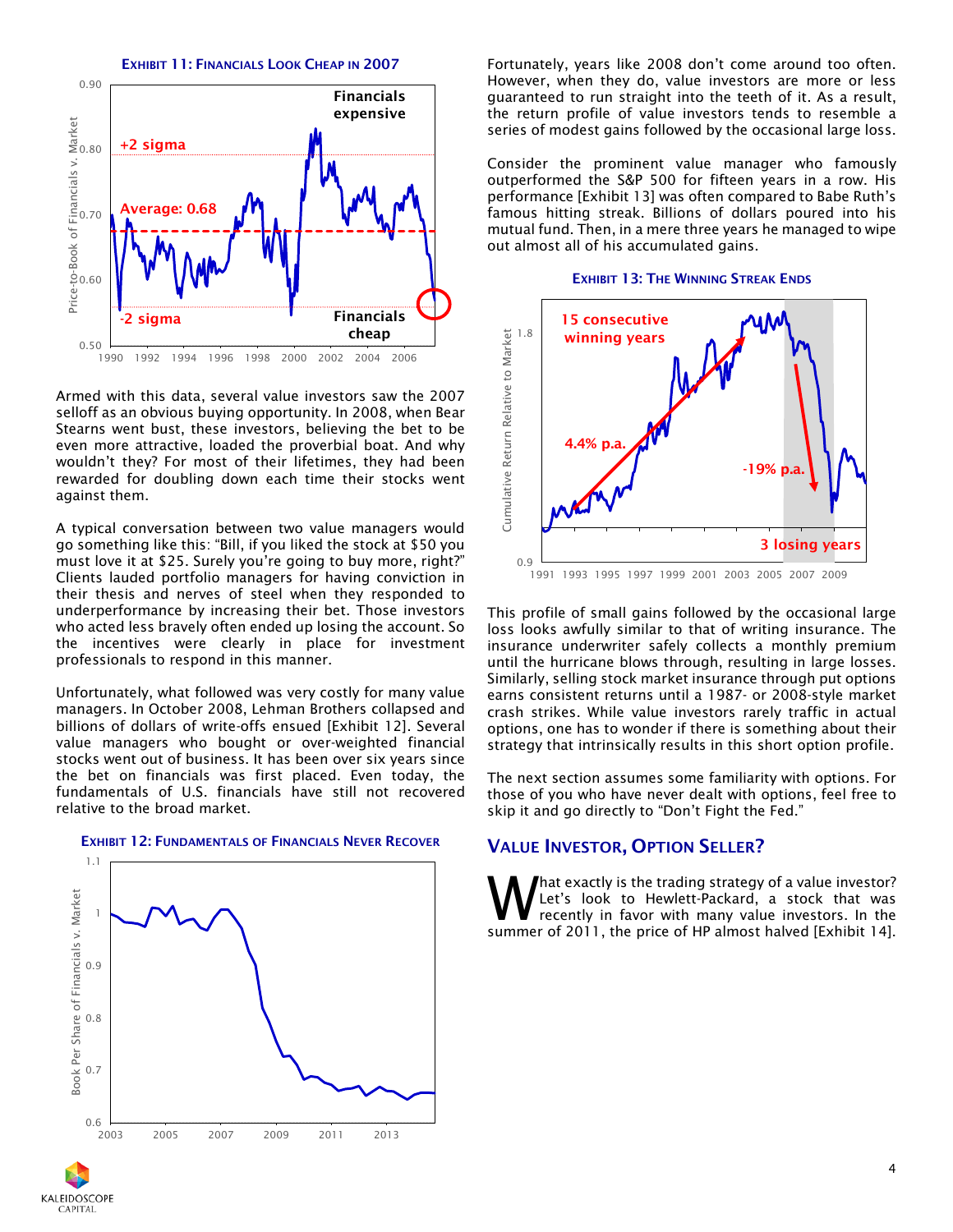

When a well-known stock like HP collapses, it is bound to spark the interest of value investors. Every manager will have his or her own unique estimate of fair value, but let's assume that the consensus fair price for HP was \$40.

With the stock at \$50, the investor would have no position. Let's assume that the typical value manager would start buying only when the stock fell to \$35. She would increase her position as the price continued to drop, until reaching her maximum position with the stock at \$20. Based on this behavior, we can draw the value investor's reaction function [Exhibit 15].



Instead of following this strategy, what if the manager had decided to sell a 6-month put option struck at \$27.5? (We picked \$27.5 because it is the level at which the manager would be halfway invested). Selling put options is scary because, as a stock drops, effective exposure (delta) tends to quickly increase. Conversely, as a stock rallies, exposure to price moves decreases. Similar to our value investor, the put option seller's exposure increases in response to adverse price moves. In fact, the reaction functions of the two investors are almost identical [Exhibit 16].

EXHIBIT 16: VALUE INVESTORS REACTION FUNCTION RESEMBLES EXPOSURE OF SHORT PUT OPTION



For the sake of simplicity, let's assume that our value investor would exit her position in the same manner as she entered. Let's further assume that her estimation of fair value does not change over time. If we do this, we can track her HP exposure through time. We can also monitor her exposure assuming she had opted instead to sell a put option [Exhibit 17]. Once again, the value investor's and option seller's positions line up almost perfectly.



This is a startling conclusion. While value investors almost never explicitly sell options, their trading strategy gives them exposure very similar to that of option sellers. We don't think it's too much of a stretch to say that value investors are selling options!<sup>7</sup> We can only speculate, but perhaps Warren Buffett was aware of this fact when he chose to sell long-

Geek note: Value investors don't simply start buying when a stock drops below fair value. They wait for stocks to fall *materially* below fair value before buying. In the prior example, value investors might estimate fair value to be \$40 but only start buying at \$35. This gap between fair value and their buy trigger defines their "margin of safety". To be more

dated puts on the stock market in the mid-2000s.

<span id="page-4-0"></span>

 $\overline{\phantom{a}}$ 

## EXHIBIT 17: VALUE INVESTING IS PUT SELLING<sup>[6](#page-4-0)</sup>

<sup>6</sup> Positions have been smoothed using a 22-day moving average.

<sup>7</sup> Technically, value investors replicate the returns associated with the delta hedge of a short put option, not that of the short put option itself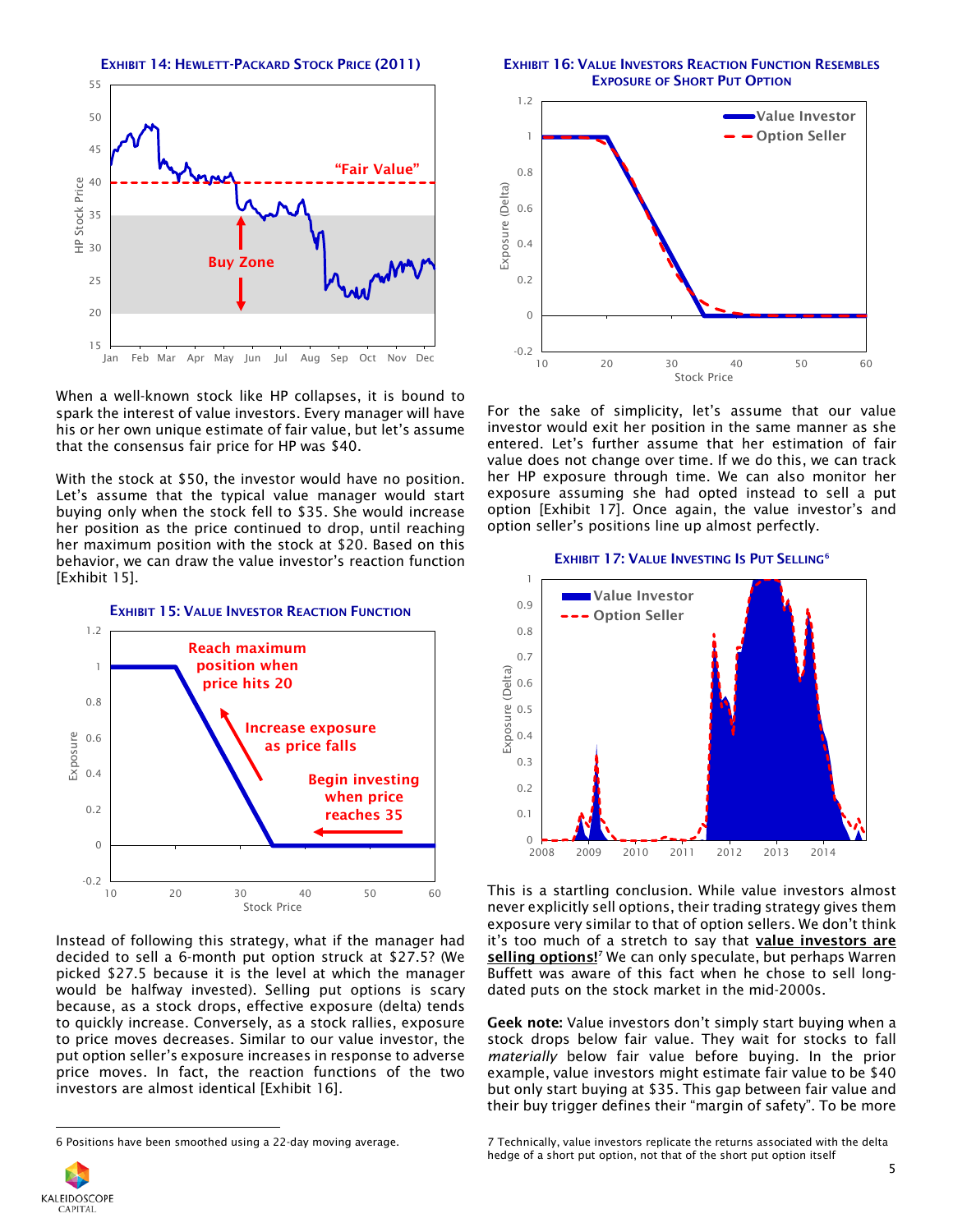precise, value investors replicate the profile of an *out-of-themoney* -- rather than an *at-the-money* -- put option seller.

By stepping in when prices are falling, value investors provide a form of insurance to the market. Like all insurance, this activity should produce positive returns on average for the underwriter. Careful value investors have certainly prospered over the long run. The puzzle is why providing insurance through value investing has not been rewarded over the past five years.

# DON'T FIGHT THE FED

erhaps the most important new factor in the markets over the last five years has been the massive intervention by global central banks. The goal of the **P**erhaps the most important new factor in the markets<br>over the last five years has been the massive<br>intervention has been to stimulate economic activity by pushing up asset prices. They have achieved this by lowering cash rates, forcing investors to seek yield in risky assets such as credit and high dividend-paying stocks. But the impact of Fed intervention has also caused the broader stock market to appreciate as earnings yields seem relatively more attractive with cash now yielding zero.

While many have discussed the effect of Federal Reserve intervention on the *level* of asset prices, few have focused on the impact of the *timing* of intervention. The crucial aspect of Fed activity is that it occurs reliably in response to market declines. In fact, every major decline since 2008 has been met with a swift response by the Fed [Exhibit 18].



#### EXHIBIT 18: THE MARKET HAS RESPONDED TO FED INTERVENTION

Value investors sell options by increasing exposure to stocks as they fall in price. Similarly, the Fed effectively sells options by stepping in every time the market begins to decline. Both value investors and the Fed provide insurance to the market by supporting it when it begins to sell off. In other words, the Fed is the new value investor.

To be fair, the Fed has been supporting the market since the late 1980s. But there is an important difference between the actions of the Fed under Yellen versus Greenspan and Bernanke. In 2008, the Fed allowed Bear Stearns and Lehman Brothers to fail. Given the massive wipeout that followed, this decision is now viewed as a dangerous mistake. Having learned their lesson, the Fed is now rushing in to support the market in response to even routine 20% drops. In this way,



#### the Fed is acting like a value investor who demands a small margin of safety before investing.

In the past, the Fed has actually *helped* value managers. By waiting to respond in 2008, Bernanke allowed asset prices to get to distressed levels, giving value investors just enough time to do their analyses and snap up attractively priced securities. In fact, several value investors got heavily invested in early 2009, right in time for Fed intervention to kick in, giving them a very high return over a short period. As shown by our Top Value Investor Index, 2009 was a fabulous time to be bottom-fishing for deep value stocks.

Since 2010, however, the Fed has changed tactics. The Fed is now reacting far more quickly. Small market selloffs are followed by immediate responses. By quickly riding to the rescue, the Fed is effectively front-running value investors. Consider the massive funds raised by distressed debt investors to buy credit in Europe in anticipation of great buying opportunities. Due to Fed-style jawboning by the European Central Bank, prices for European credit instruments never got to extreme levels [Exhibit 19], As a result, many of these funds have either remained un-invested or generated mediocre returns.





Central banks are the new multi-trillion dollar value investors. Since value investing is effectively option selling, we should be able to see the impact of the Fed in options markets. Entering 2010, the implied volatility of short- dated options had returned to normal levels from the distressed peaks of the crisis. On the surface, it appeared that the Fed had prevailed and markets were now functioning normally. While the prices of short-dated options had returned to average levels, however, long-dated option prices remained elevated [Exhibit 20]. In fact, in mid-2011, the implied volatility of long-dated options reached levels similar to that of 2008. The market had bought into the Fed guarantee over the short-run, but was expecting trouble over the long-run.

The Fed sensed this unease. Fed officials responded in September 2011 by declaring that rates were going to stay "lower for longer". Not surprisingly, this commitment caused long-term rates to rally. Interestingly, the market also viewed this promise of low rates as a commitment that the Fed was not ready to take off the training wheels anytime soon. This caused long-dated implied volatility to collapse. The